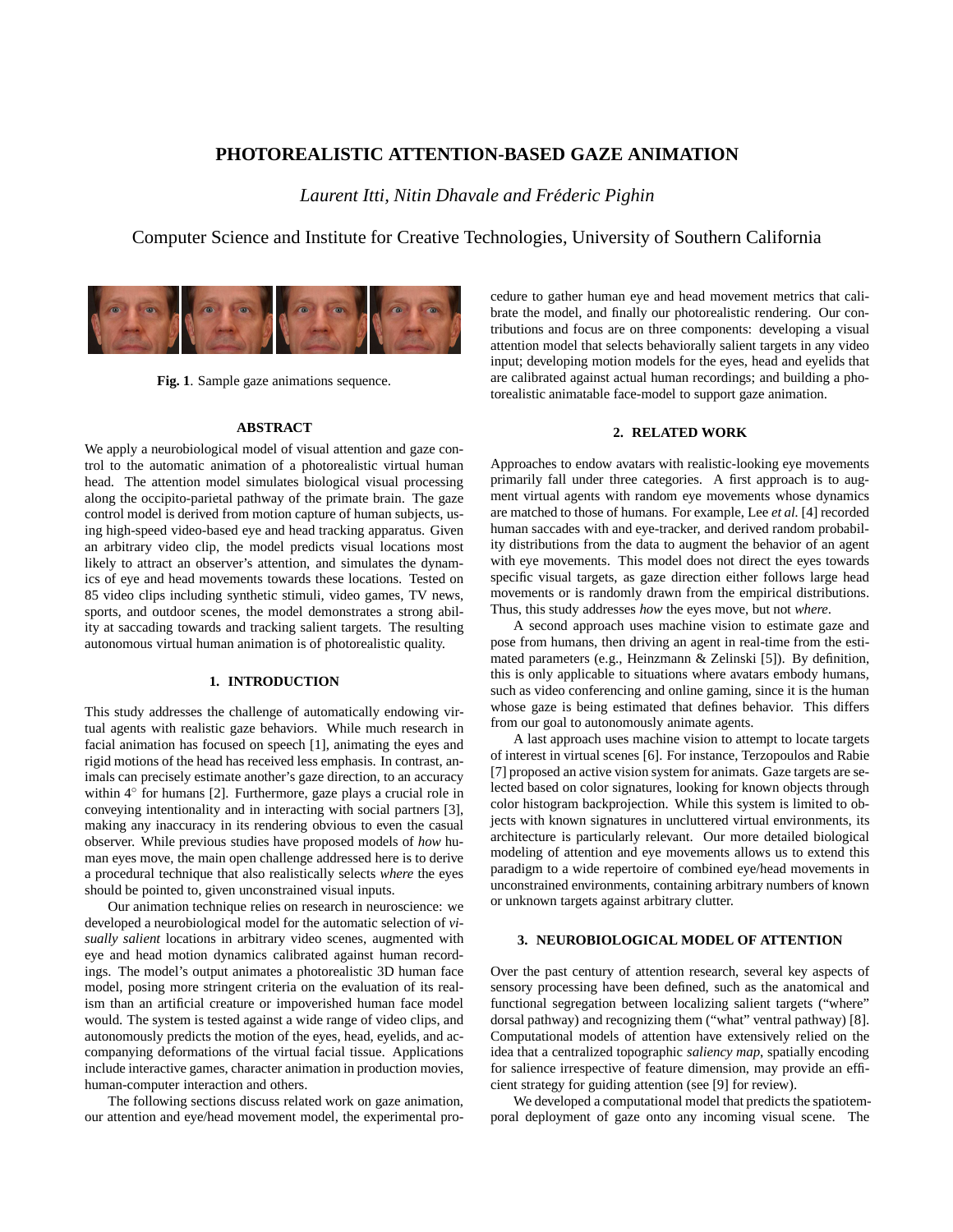

**Fig. 2**. Overview of the model. Input video is processed by a foveation filter, followed by low-level extraction of multiple visual features (color, motion, etc.) at several spatial scales. All resulting feature maps sum into the saliency map, whose maximum is where the model's covert attention is pointed to. Shifts of covert attention over time drive the overt eye/head movement controller and realistic facial animation.

model is based upon a fairly detailed software replication of the early stages of visual processing in the primate brain, from the retina to higher-level cortical processing areas in the posterior parietal cortex [10]. It is freely available in source-code form.

Incoming video input passes through a foveation filter that blurs each frame in an eccentricity-dependent manner, simulating the highly non-uniform distribution of photoreceptors on the human retina. The foveated input is then processed in parallel by a number of low-level feature maps [10, 11], which detect local spatial discontinuities in color, intensity, four orientations, temporal change, and four motion energies at multiple spatial scales **(Fig. 2)**. Each feature map is endowed with internal dynamics that operate a strong spatial withinfeature and within-scale competition for activity [11]: initially possibly very noisy feature maps are reduced to very sparse representations of only those locations which strongly stand out from their surroundings. All feature maps sum into a unique scalar saliency map that guides attention. We refer the reader to previous publications for details [9], while here we focus on generating realistic eye and head animations from the output of this model, i.e., (*x*,*y*) coordinates of the most salient location in each video frame.

# **4. GENERATION OF EYE AND HEAD MOVEMENTS**

The so-called *covert* (before eye movements occur) shifts of the spotlight of attention generated by the model provide inputs to the eye/head controller developed in this study. Since covert attention may shift much more rapidly than the eyes, in our model we filter the sequence of covert fixations and elicit an overt saccade if the last 4 covert shifts have been within 10 $^{\circ}$  of each other and at least 7.5 $^{\circ}$ away from current eye fixation.

Behavioral studies of alert behaving monkeys and humans indicate that gaze shifts are accomplished by coordinated motion of eyes and head in the same direction [12]. Sparks [13] provides a comprehensive review on the topic. Of particular interest here, Freedman and Sparks [14] recorded eye/head movements made by unrestrained *Rhesus* monkeys. Remarkably, they found that the relative contributions of head and eyes towards a given gaze shift follow simple laws, at the basis of our model. The total gaze displacement *G* is the sum of an eye-in-head vector *E* and a head-in-space vector *H*, with the relative contributions of eye and head dependent upon the initial angle of the eyes in the orbits. Following Freedman and Sparks [14], for gaze shifts *G* smaller than a threshold value *T*, head displacement *H* is zero. *T* is given by, with *IEP* denoting the initial eye position relative to the head and all angular displacements in degrees (*IEP* is positive if the eyes are initially deviated in the direction of the subsequent movement, negative otherwise):

$$
H = 0 \text{ if } -T < G < T \text{ with } T = \left(\frac{-IEP}{2} + 20\right) \times 0.56 \quad (1)
$$

For gaze amplitudes outside this zone, total head movement amplitude *H* and gaze shift are linearly related such that:

$$
H = (1 - k) \times T + k \times G \text{ with } k = \left(\frac{IEP}{35} + 1.1\right) \times 0.65 \quad (2)
$$

This computation is separately carried out for the horizontal and vertical components of the gaze shifts; hence, for a long but nearly horizontal gaze shift, there is some horizontal but no vertical head contribution. Because this model was originally developed for monkey data, we acquired human data in our laboratory to calibrate the eye and head movement dynamics of our model, while we retain the gaze decomposition scheme just discussed.

#### **5. EYE/HEAD MOVEMENT MODEL CALIBRATION**

To determine the spatiotemporal characteristics of human eye and head movements, we used a commercial eye-tracker (ISCAN Inc., model RK-464) and a head-tracker developed in-house. With these two devices, we collected descriptive statistics of the motion parameters to be used in the model. Our eye-tracker required that the head be fixed, preventing simultaneous recording of eye and head movements. Hence, we separately recorded eye movements with head fixed, then head movements without eye-tracking. The gaze decomposition model of the previous section was then assumed to apply.

**Experiments:** Subjects (six for eye tracking, three for head tracking) watched a selection 50 video clips from the 85 used to test the model (next section). For eye tracking, stimuli were presented on a 22" monitor (LaCie Corp;  $640 \times 480$ ,  $60.27$  Hz double-scan, mean screen luminance 30 cd/m<sup>2</sup>, room 4 cd/m<sup>2</sup>) at a viewing distance of 80 cm  $(52.5^{\circ} \times 40.5^{\circ}$  usable field-of-view). The eye-tracker was calibrated every five clips. It estimated point of regard (POR) at 240 Hz from comparative tracking of the center of the pupil and the specular reflection of the infrared light source on the cornea. An affine POR-to-stimulus transform was computed, followed by a thinplate-spline warping to account for any small residual nonlinearity. The head-tracker was custom-built from a bicycle helmet onto which three visual markers were attached. To encourage head movements, subjects were positioned closer to the monitor, yielding a wider usable field of view ( $100^\circ \times 77^\circ$ ). A 30 Hz video camera (Sony Inc.) filmed the helmet while subjects watched video clips with their head unrestrained. On each frame, the three markers were localized using a matched filter, and the 3D head pose was recovered using a quaternion-based method [15].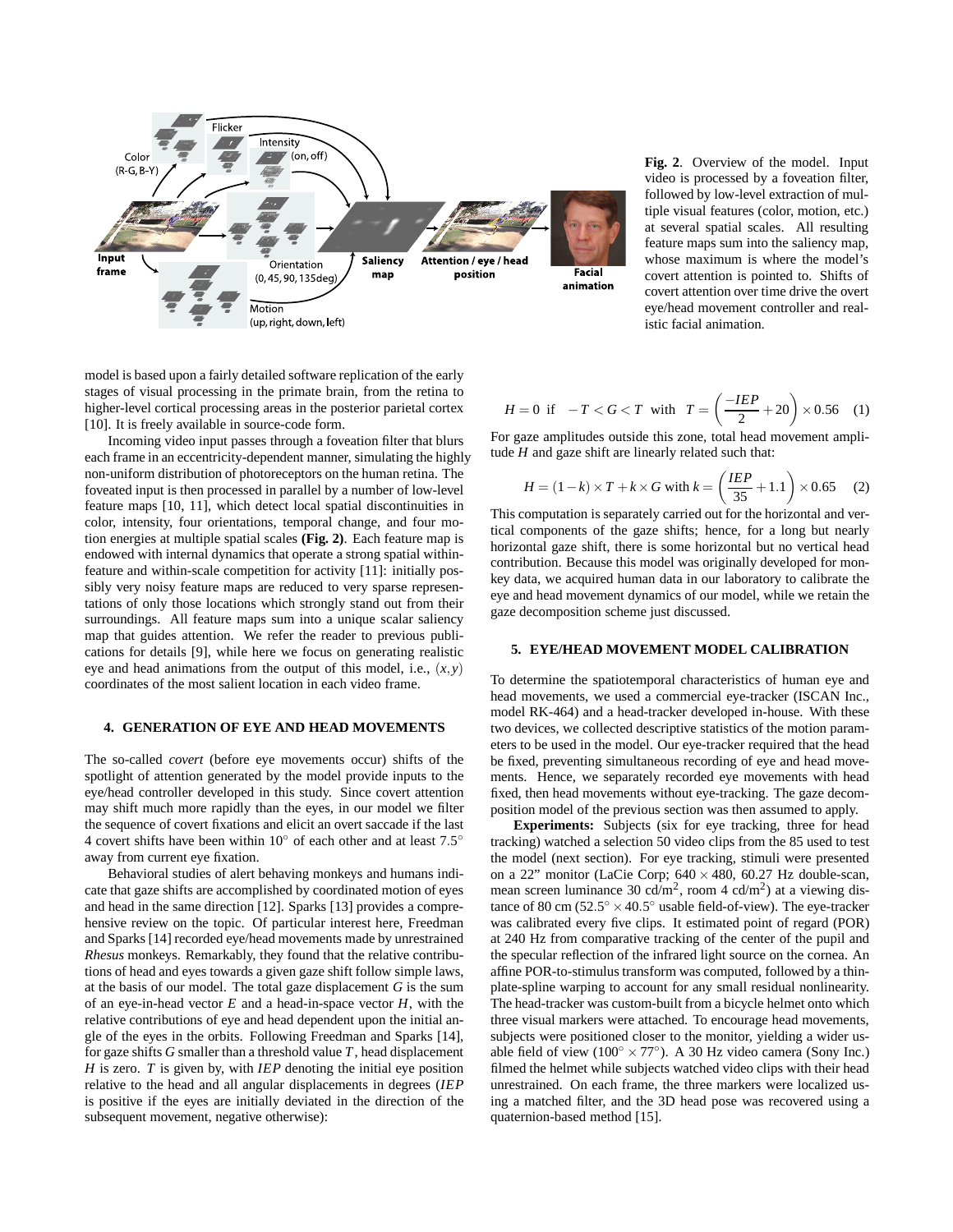

**Fig. 3**. Eye **(a, b, c)** and head **(d, e, f)** movement data collected in our laboratory while human observers watched video clips on a computer monitor. Least-squares fits to the data yielded models for saccadic velocity profiles **(a, d)**, peak saccade velocity **(b, e)** and saccade duration **(c, f)**. These models were used to calibrate our eye/head movement controller against the human dynamics. Clearly, there are variations from saccade to saccade in our data. Thus, while we our model uses the best-fit curves shown, it is conceivable in the future to also add random variability, to also capture the variance of our observations.

**Statistical Data Analysis:** Eye and head movement traces were segmented into periods of high-velocity (saccadic) and low-velocity (smooth pursuit or rest) movements. Saccade onset and offset were identified by thresholding smoothed instantaneous velocity. Head movements aborted mid-flight (because a new head movement towards a new target was initiated) were excluded. A total of 1,200 eye and 221 head saccades were thus isolated and analyzed.

Each saccade was normalized to unit angular amplitude and duration (**Fig. 3.a,d**). A model for the normalized angular displacement  $\theta(t)$  as a function of normalized time *t* of the form  $\theta(t)$  =  $\exp(-kt)\left(\sin\frac{\pi}{2}t\right)^w$  was found to best describe the data, with, for the eye  $(\theta_e)$  and the head  $(\theta_h)$ :

$$
\theta_e(t) = e^{-0.002t} \left( \sin \frac{\pi}{2} t \right)^{3.33} \text{ and } \theta_h(t) = e^{0.027t} \left( \sin \frac{\pi}{2} t \right)^{1.90} \tag{3}
$$

We found that both peak eye and head velocities  $(pV_e$  and  $pV_h)$  varied approximately linearly with the (unnormalized) total saccade amplitudes Θ*<sup>e</sup>* and Θ*<sup>h</sup>* (**Fig. 3.b,e**):

$$
pV_e = 12.07\Theta_e + 42.45^\circ / s \quad \text{and} \quad pV_h = 3.45\Theta_h + 2.01^\circ / s \tag{4}
$$

Finally, although a linear relationship was less obvious between saccade duration and amplitude, in a first approximation we derived a linear least-squares expression for durations  $d_e$  and  $d_h$  (Fig. 3.c,f):

$$
d_e = 0.002\Theta_e + 0.07s \quad \text{and} \quad d_h = 0.010\Theta_h + 0.23s \tag{5}
$$

In sum, our data recorded from human subjects allowed us to precisely calibrate the dynamics of the model to human behavior.

**Saccadic Suppression:** In the primate brain, visual input is inhibited during saccades [16], probably to prevent perception of motion transients as the eyes move. In our model, the best place to implement this is the saliency map; thus, during saccades, the saliency map is entirely inhibited. This has three effects: attention is prevented from shifting; it will take on the order of 200ms for the saliency map to recharge, thus enforcing some intersaccadic latency; and all memory of previous salient visual stimuli will be lost.

**Smooth Pursuit:** The model of Freedman and Sparks does not include another mode of eye movements found in humans and only a few other animals, by which the eyes can accurately track a slowly moving target using slower eye and head movements [13]. This *smooth pursuit* mode was added to our model, using two mass/spring physics models (one for head and one for eye). When a gaze shift is too small to trigger a saccade, it instead becomes the new anchor point of a zero-length spring linked on its other end to the current eye (or head) position. The head spring is five times weaker than the eye's, ensuring slower head motion.

**Eye Blinks:** A final addition to our model is an eyeblink behavior, also derived from our data. Except for immediately successive blinks (e.g., double or triple blinks), the probability of a blink occurring during interval  $[t..t+1]$  (in s) appeared to decay exponentially with time from the end of the previous blink (**Fig. 4**):

$$
P(\text{blink in } [t..t+1] | \text{blink ended at } t_0) = 0.5e^{-0.12(t-t_0)} \tag{6}
$$

The blink amplitude distribution was fitted with a Gaussian of mean 190 ms and standard deviation 40 ms. The model's blinks were simulated by sampling from this distribution.

# **6. ANIMATION AND RENDERING**

To convincingly illustrate our eye motion synthesis technique, we map the motions onto an animatable face model **(Fig. 1)**. Contrary to previous automated avatar animation techniques, typically demonstrated with highly impoverished "ball-and-stick" face models or non-human creatures, an important new aspect of our work is the animation of a photorealistic human face model. This sets a much higher standard in evaluating the realism of our results. Our face model is a digital replica of an actor's face. It was constructed and textured from three photographs of a human actor, using a technique similar to Pighin *et al.* [17]. The eyes were modeled as spheres and also textured from the photographs.

The model is controlled through two degrees of freedom for the eyes and two for the head. The head's orientation can be changed according to two Euler angles for elevation and azimuth. The rotation center was estimated from facial motion capture data recorded on the same actor. The eyes have similar controls, and rotate around their geometric center independently of head orientation.

We convert screen coordinates into Euler angles by assuming a field of view of 90◦ . The head's center of rotation is at the same altitude as the center of the screen. Since we do not know the depths of